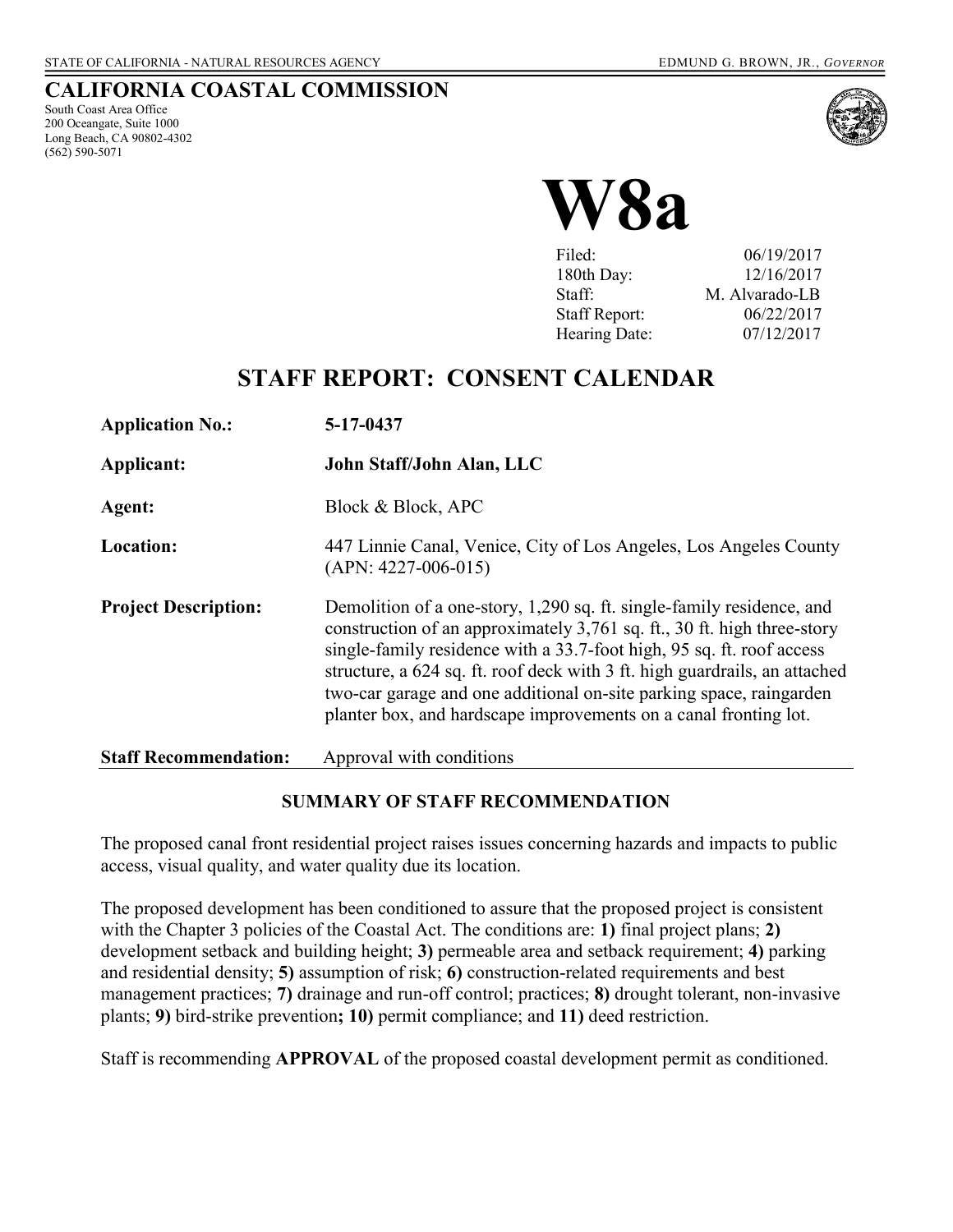# **TABLE OF CONTENTS**

| L.  |  |
|-----|--|
| II. |  |
|     |  |
|     |  |
|     |  |
|     |  |
|     |  |
|     |  |
|     |  |
|     |  |
|     |  |
|     |  |

## **APPENDICES**

Appendix A - Substantive File Documents

## **EXHIBITS**

Exhibit 1 - Project Location & Aerial Exhibit  $2$  – Plans and Elevations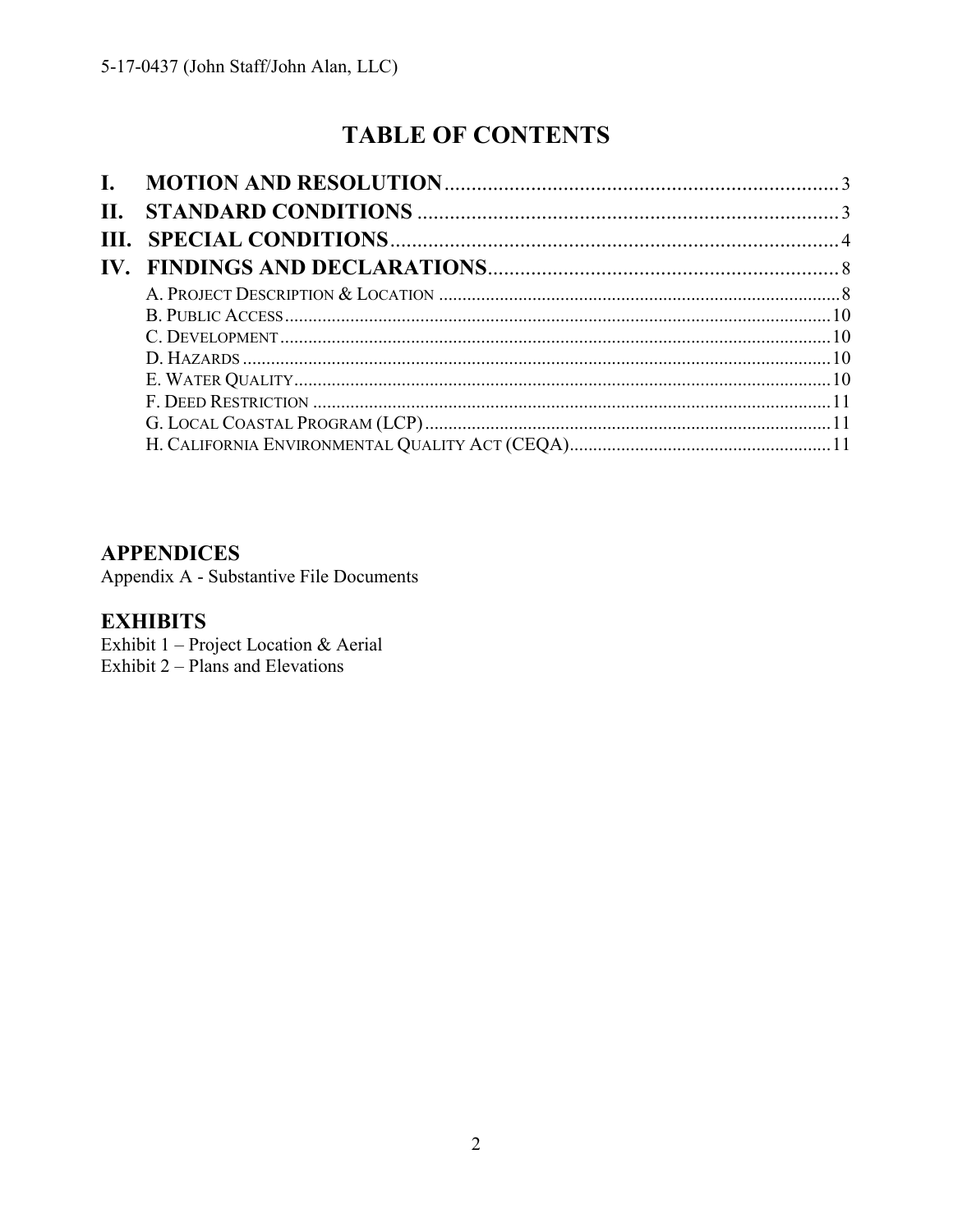## <span id="page-2-0"></span>**I. MOTION AND RESOLUTION**

#### **Motion:**

*I move that the Commission approve the coastal development permit applications included on the consent calendar in accordance with the staff recommendations.*

Staff recommends a **YES** vote. Passage of this motion will result in approval of all of the permits included on the consent calendar. The motion passes only by affirmative vote of a majority of the Commissioners present.

#### **Resolution:**

*The Commission hereby approves a coastal development permit for the proposed development and adopts the findings set forth below on grounds that the development as conditioned will be in conformity with the policies of Chapter 3 of the Coastal Act and will not prejudice the ability of the local government having jurisdiction over the area to prepare a Local Coastal Program conforming to the provisions of Chapter 3. Approval of the permit complies with the California Environmental Quality Act because either 1) feasible mitigation measures and/or alternatives have been incorporated to substantially lessen any significant adverse effects of the development on the environment, or 2) there are no further feasible mitigation measures or alternatives that would substantially lessen any significant adverse impacts of the development on the environment.* 

## <span id="page-2-1"></span>**II. STANDARD CONDITIONS**

This permit is granted subject to the following standard conditions:

- 1. **Notice of Receipt and Acknowledgment**. The permit is not valid and development shall not commence until a copy of the permit, signed by the permittee or authorized agent, acknowledging receipt of the permit and acceptance of the terms and conditions, is returned to the Commission office.
- 2. **Expiration.** If development has not commenced, the permit will expire two years from the date on which the Commission voted on the application. Development shall be pursued in a diligent manner and completed in a reasonable period of time. Application for extension of the permit must be made prior to the expiration date.
- 3. **Interpretation.** Any questions of intent of interpretation of any condition will be resolved by the Executive Director or the Commission.
- 4. **Assignment.** The permit may be assigned to any qualified person, provided assignee files with the Commission an affidavit accepting all terms and conditions of the permit.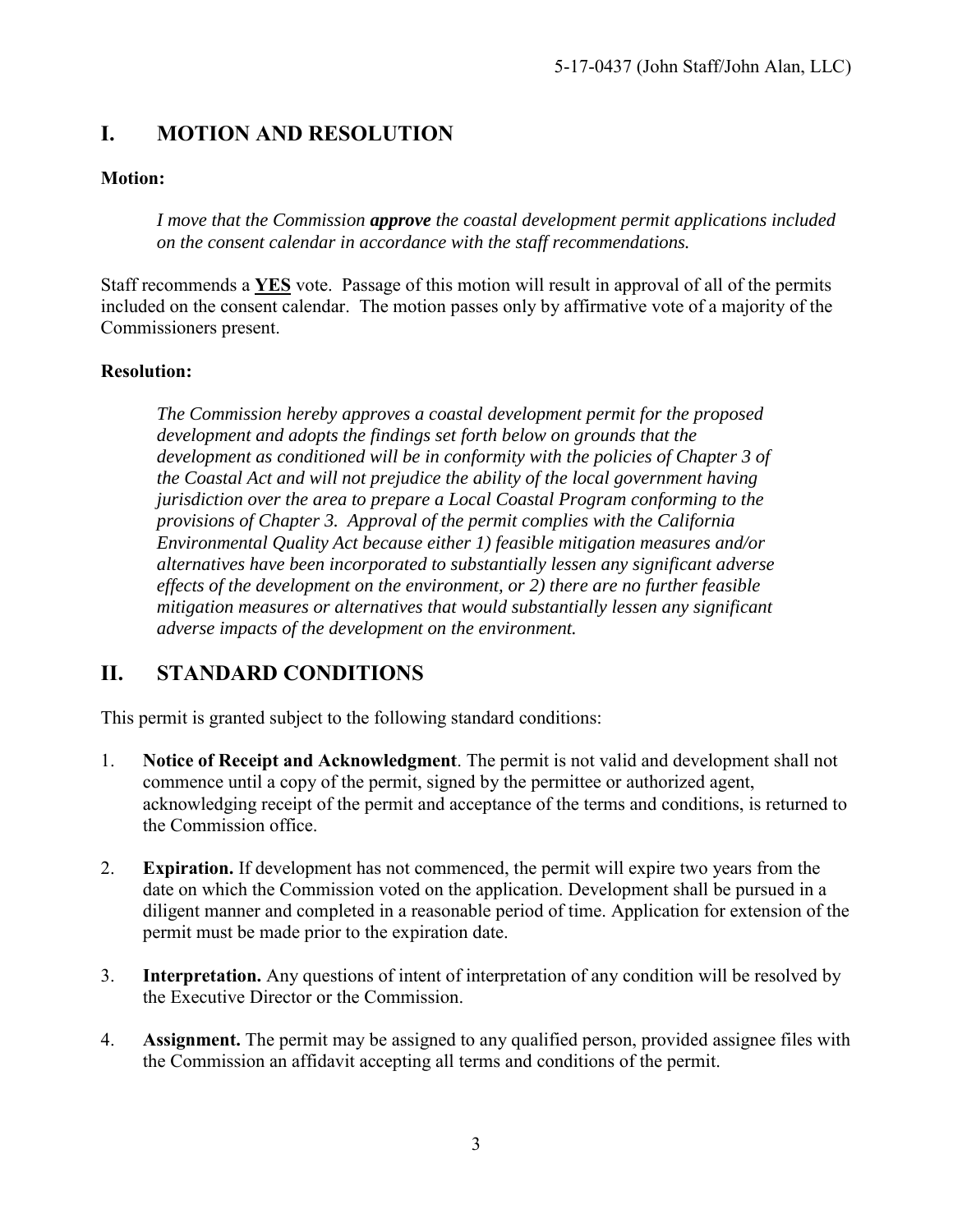5. **Terms and Conditions Run with the Land.** These terms and conditions shall be perpetual, and it is the intention of the Commission and the permittee to bind all future owners and possessors of the subject property to the terms and conditions.

## <span id="page-3-0"></span>**III. SPECIAL CONDITIONS**

This permit is granted subject to the following special conditions:

#### **1. Final Project Plans.**

- A. PRIOR TO THE ISSUANCE OF THE COASTAL DEVELOPMENT PERMIT, the applicants shall submit, for the review and approval of the Executive Director, two (2) fullsized sets of final project plans drawn to scale. The final project plans shall be in substantial conformance with the plans received by South Coast District staff on June 21, 2017 attached as **[Exhibit 2](https://documents.coastal.ca.gov/reports/2017/7/W8a/W8a-7-2017-exhibits.pdf)** of the staff report dated June 22, 2017.
- B. The permittees shall undertake development in accordance with the approved final plans. Any proposed changes to the approved final plans shall be reported to the Executive Director. No changes to the approved final plans shall occur without a Commissionapproved amendment to this Coastal Development Permit unless the Executive Director determines that no amendment is legally required.
- **2. Development Setbacks and Building Height.** No development is authorized within ten feet of the fronting canal property line (Linnie Canal) nor within or above the required 450 square foot permeable front yard area, except as described in **Special Condition Three** below. Ten feet landward of the fronting canal property line, the maximum height of any structure shall not exceed 22 feet above the centerline of the rear alley. Beyond ten horizontal feet from the fronting canal property line, one foot in additional height is permitted for each two additional horizontal feet to a maximum height of thirty feet (30') except for chimneys, ducts, and other accessory structures which are limited to 35 feet. Roof deck railings shall not exceed 42 inches above the thirty-foot height limit. This permit approves one roof access structure (stairway enclosure) within a footprint of less than 100 square feet and maximum height of forty feet (40'). Building height is measured from the elevation of the adjacent alley.
- **3. Permeable Yard Area.** In order to maintain an open and visible access corridor, to enhance visual quality, and to preserve the water quality and biological productivity of the canals, an uncovered and permeable yard area totaling no less than fifteen times the width of the site (in this case: 15' x 30'= 450 square feet) shall be maintained on the project site in the front yard area between the structure and the front (Linnie Canal) property line. The precise boundaries of the area that must remain uncovered and permeable yard area shall be described and depicted in accordance with **[Exhibit 2, page 2](https://documents.coastal.ca.gov/reports/2017/7/W8a/W8a-7-2017-exhibits.pdf)** of the staff report dated **June 22, 2017** and shall be attached to the Notice of Intent to Issue Permit (NOI) that the Executive Director issues for this permit. Uncovered means that no fill or building extensions (i.e. chimneys, balconies, stairs, trellises, eaves) shall be placed in or over the permeable yard area with the exception of fences or garden walls (not to exceed 42 inches in height), permeable decks at grade (not to exceed 18 inches in height), and an underground cistern for water retention. The permeable yard area may include minimal coverage with impermeable pavers, stones, concrete walkways or other similar ground cover, but in no event shall impermeable materials occupy more than fifteen percent (15%) of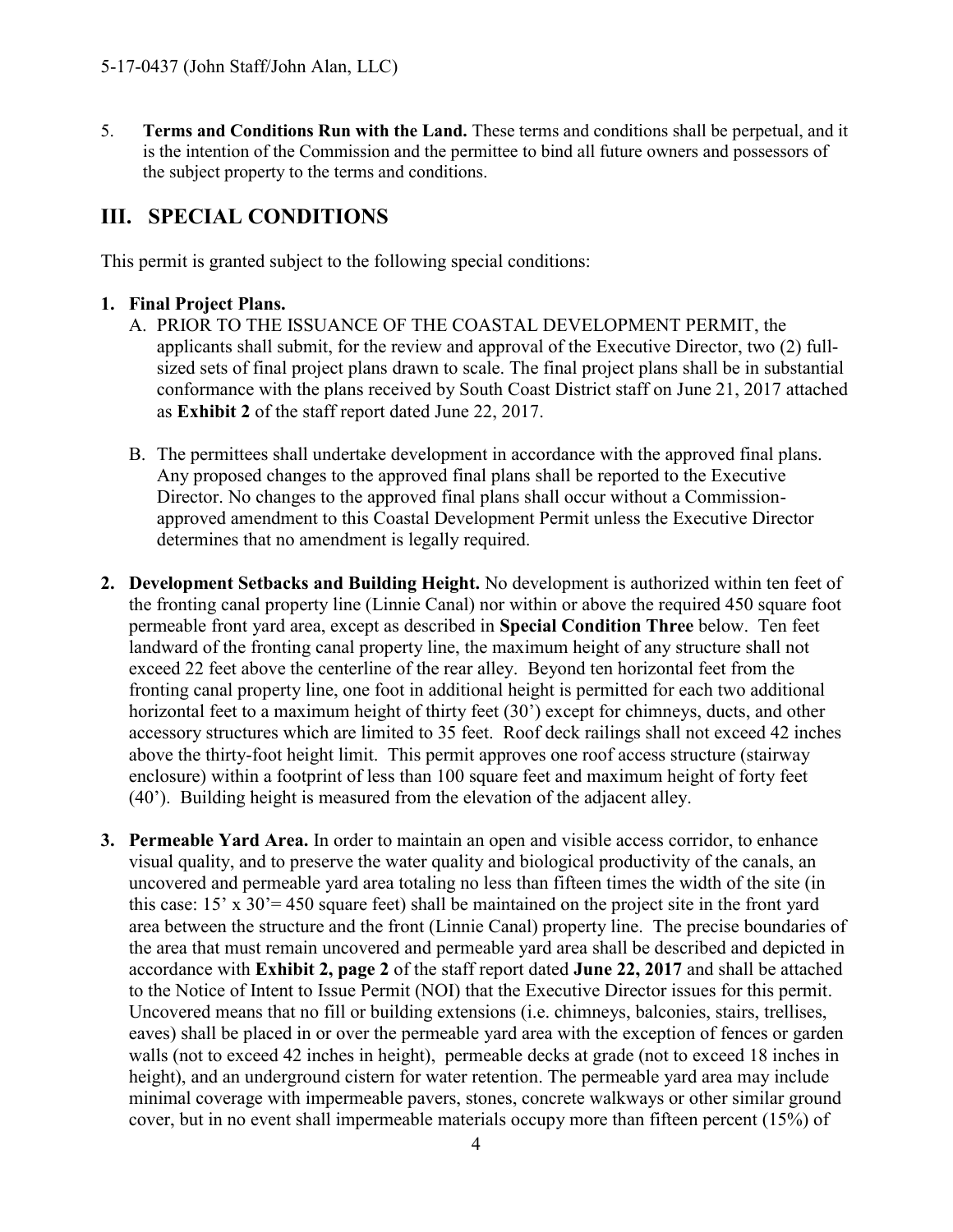the total amount of the required permeable yard area.

- **3. Parking and Residential Density.** The permitted use of the approved structure is a singlefamily residence. A minimum of three (3) parking spaces shall be provided and maintained on the site as proposed: two spaces in the garage and an area for parking a third vehicle on the driveway in the rear setback area. Any proposed change in the number of residential units, change in number of on-site parking spaces, or change in use shall be submitted to the Executive Director to determine whether an amendment to this permit is necessary pursuant to the requirements of the Coastal Act and the California Code of Regulations.
- **4. Assumption of Risk, Waiver of Liability and Indemnity.** By acceptance of this permit, the applicant(s) acknowledges and agrees (i) that the site may be subject to hazards from waves, erosion, storm conditions, liquefaction, flooding and sea level rise; (ii) to assume the risks to the applicant(s) and the property that is the subject of this permit of injury and damage from such hazards in connection with this permitted development; (iii) to unconditionally waive any claim of damage or liability against the Commission, its officers, agents, and employees for injury or damage from such hazards; and (iv) to indemnify and hold harmless the Commission, its officers, agents, and employees with respect to the Commission's approval of the project against any and all liability, claims, demands, damages, costs (including costs and fees incurred in defense of such claims), expenses, and amounts paid in settlement arising from any injury or damage due to such hazards.

#### **5. Storage of Construction Materials, Mechanized Equipment and Removal of Construction Debris**

The permittee shall comply with the following construction-related requirements:

- (a) No demolition or construction materials, debris, or waste shall be placed or stored where it may enter sensitive habitat, receiving waters or a storm drain, or be subject to wave, wind, rain, or tidal erosion and dispersion.
- (b) No demolition or construction equipment, materials, or activity shall be placed in or occur in any location that would result in impacts to environmentally sensitive habitat areas, streams, wetlands or their buffers.
- (c) Any and all debris resulting from demolition or construction activities shall be removed from the project site within 24 hours of completion of the project.
- (d) Demolition or construction debris and sediment shall be removed from work areas each day that demolition or construction occurs to prevent the accumulation of sediment and other debris that may be discharged into coastal waters.
- (e) All trash and debris shall be disposed in the proper trash and recycling receptacles at the end of every construction day.
- (f) The applicant(s) shall provide adequate disposal facilities for solid waste, including excess concrete, produced during demolition or construction.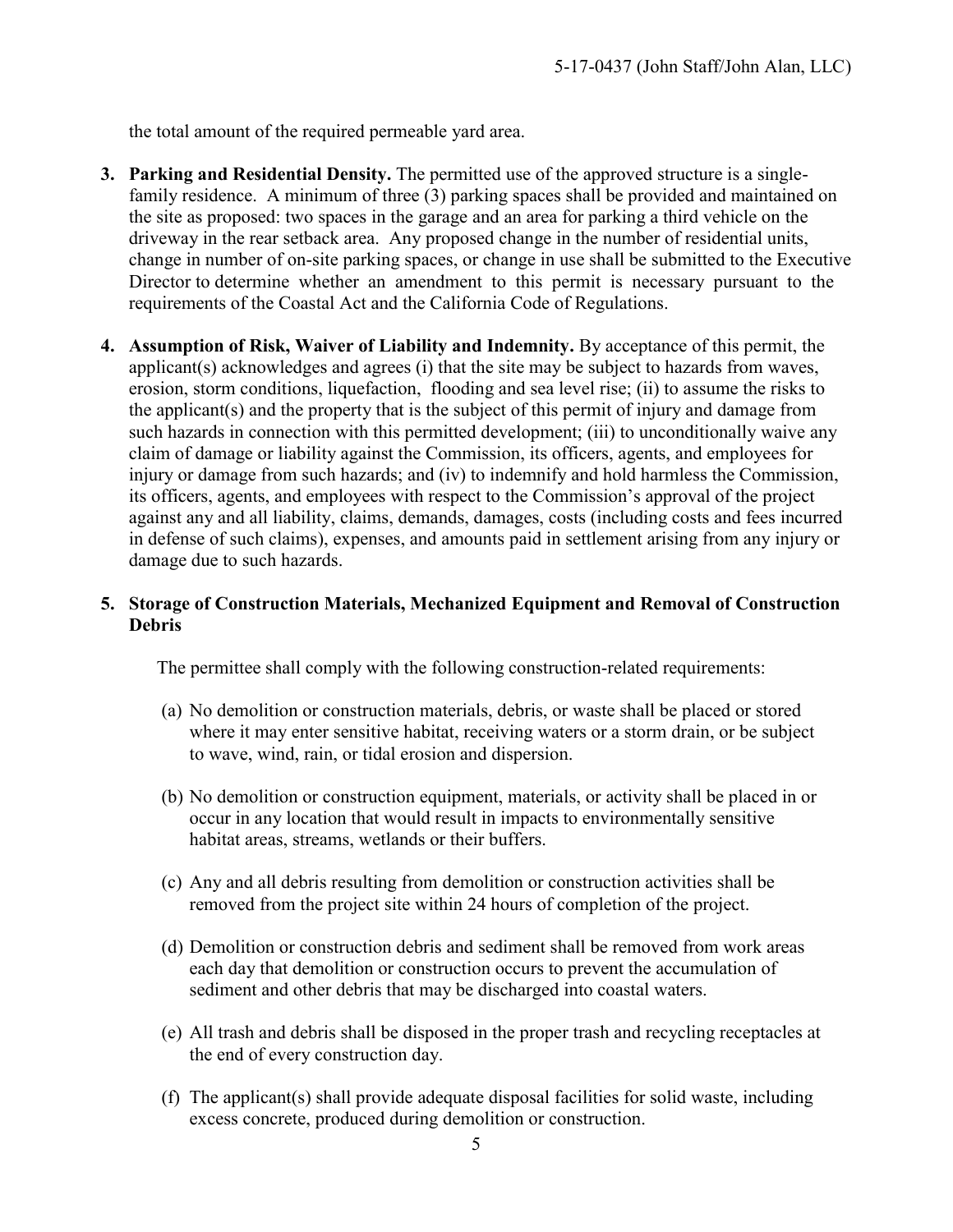- (g) Debris shall be disposed of at a legal disposal site or recycled at a recycling facility. If the disposal site is located in the coastal zone, a coastal development permit or an amendment to this permit shall be required before disposal can take place unless the Executive Director determines that no amendment or new permit is legally required.
- (h) All stock piles and construction materials shall be covered, enclosed on all sides, shall be located as far away as possible from drain inlets and any waterway, and shall not be stored in contact with the soil.
- (i) Machinery and equipment shall be maintained and washed in confined areas specifically designed to control runoff. Thinners or solvents shall not be discharged into sanitary or storm sewer systems.
- (j) The discharge of any hazardous materials into any receiving waters shall be prohibited.
- (k) Spill prevention and control measures shall be implemented to ensure the proper handling and storage of petroleum products and other construction materials. Measures shall include a designated fueling and vehicle maintenance area with appropriate berms and protection to prevent any spillage of gasoline or related petroleum products or contact with runoff. The area shall be located as far away from the receiving waters and storm drain inlets as possible.
- (l) Best Management Practices (BMPs) and Good Housekeeping Practices (GHPs) designed to prevent spillage and/or runoff of demolition or construction-related materials, and to contain sediment or contaminants associated with demolition or construction activity, shall be implemented prior to the on-set of such activity.
- (m)All BMPs shall be maintained in a functional condition throughout the duration of construction activity.
- **6. Drainage & Water Quality.** PRIOR TO THE ISSUANCE OF THE COASTAL DEVELOPMENT PERMIT,the applicant shall submit, for the review and approval of the Executive Director, a drainage plan that provides for the following:
	- a) During construction of the proposed project, no runoff, site drainage or dewatering shall be directed from the site into any canal or street that drains into a canal, unless specifically authorized by the California Regional Water Quality Control Board.
	- b) All equipment and materials shall be stored and managed in a manner to minimize the potential of pollutants to enter the canals.
	- c) A one hundred cubic foot French drain, underground cistern, or other similar drainage systems that collect and reduce the amount of runoff that leaves the site shall be installed on the project site.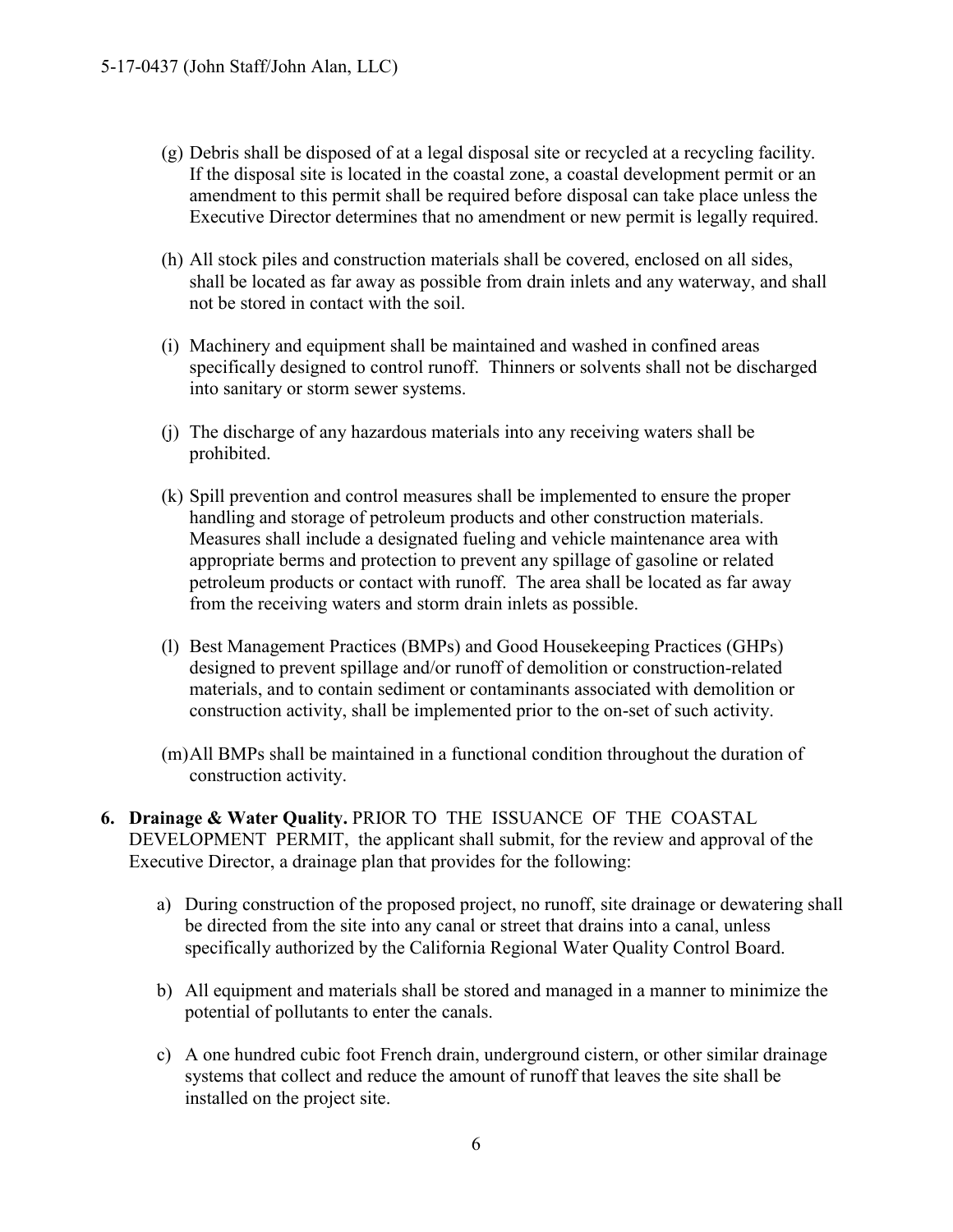- d) All runoff leaving the site shall be directed away from the canals and into the City storm drain system.
- e) No water from any pool or spa shall be discharged into any canal or street that drains into a canal.

The permittee and all successors in interest shall construct and maintain the development consistent with the drainage plans approved by the Executive Director.

#### **7. Landscaping − Drought Tolerant, Non-Invasive Plants.**

- a) Vegetated landscaped areas shall only consist of native plants or non-native drought tolerant plants, which are non-invasive. No plant species listed as problematic and/or invasive by the California Native Plant Society (http://www.CNPS.org/), the California Invasive Plant Council (formerly the California Exotic Pest Plant Council) (http://www.cal-ipc.org/), or as may be identified from time to time by the State of California shall be employed or allowed to naturalize or persist on the site. No plant species listed as a "noxious weed" by the State of California or the U.S. Federal Government shall be utilized within the property. All plants shall be low water use plants as identified by California Department of Water Resources (See: [http://www.water.ca.gov/wateruseefficiency/docs/wucols00.pdf\)](http://www.water.ca.gov/wateruseefficiency/docs/wucols00.pdf).
- b) Use of reclaimed water for irrigation is encouraged. If using potable water for irrigation, only drip or microspray irrigation systems may be used. Other water conservation measures shall be considered, such as weather based irrigation controllers.

#### **8. Bird Strike Prevention.**

- A. Ocean front deck railing systems, fences, screen walls and gates subject to this permit, if proposed, shall use materials designed to minimize bird-strikes with the deck railing, fence, or gate. Such materials may consist, all or in part, of wood; wrought iron; frosted or partially-frosted glass, Plexiglas or other visually permeable barriers that are designed to prevent creation of a bird strike hazard. Clear glass or Plexiglas shall not be installed unless they contain UV-reflective glazing that is visible to birds or appliqués (e.g. stickers/decals) designed to reduce bird-strikes by reducing reflectivity and transparency are also used. Any appliqués used shall be installed to provide coverage consistent with manufacturer specifications (e.g. one appliqué for every 3 foot by 3 foot area) and the recommendations of the Executive Director. Use of opaque or partially opaque materials is preferred to clean glass or Plexiglas and appliqués. All materials and appliqués shall be maintained throughout the life of the development to ensure continued effectiveness at addressing bird strikes and shall be maintained at a minimum in accordance with manufacturer specifications and as recommended by the Executive Director
- B. The permittee shall undertake development in accordance with the approval final plans. Any proposed changes to the approved final plans shall be reported to the Executive Director. No changes to the approved final plans shall occur without a Commission amendment to this coastal development permit unless the Executive Director determines that no amendment is legally required.
- **9. Permit Compliance.** All development must occur in strict compliance with the proposal as set forth in the application, subject to any special conditions. Any deviation from the approved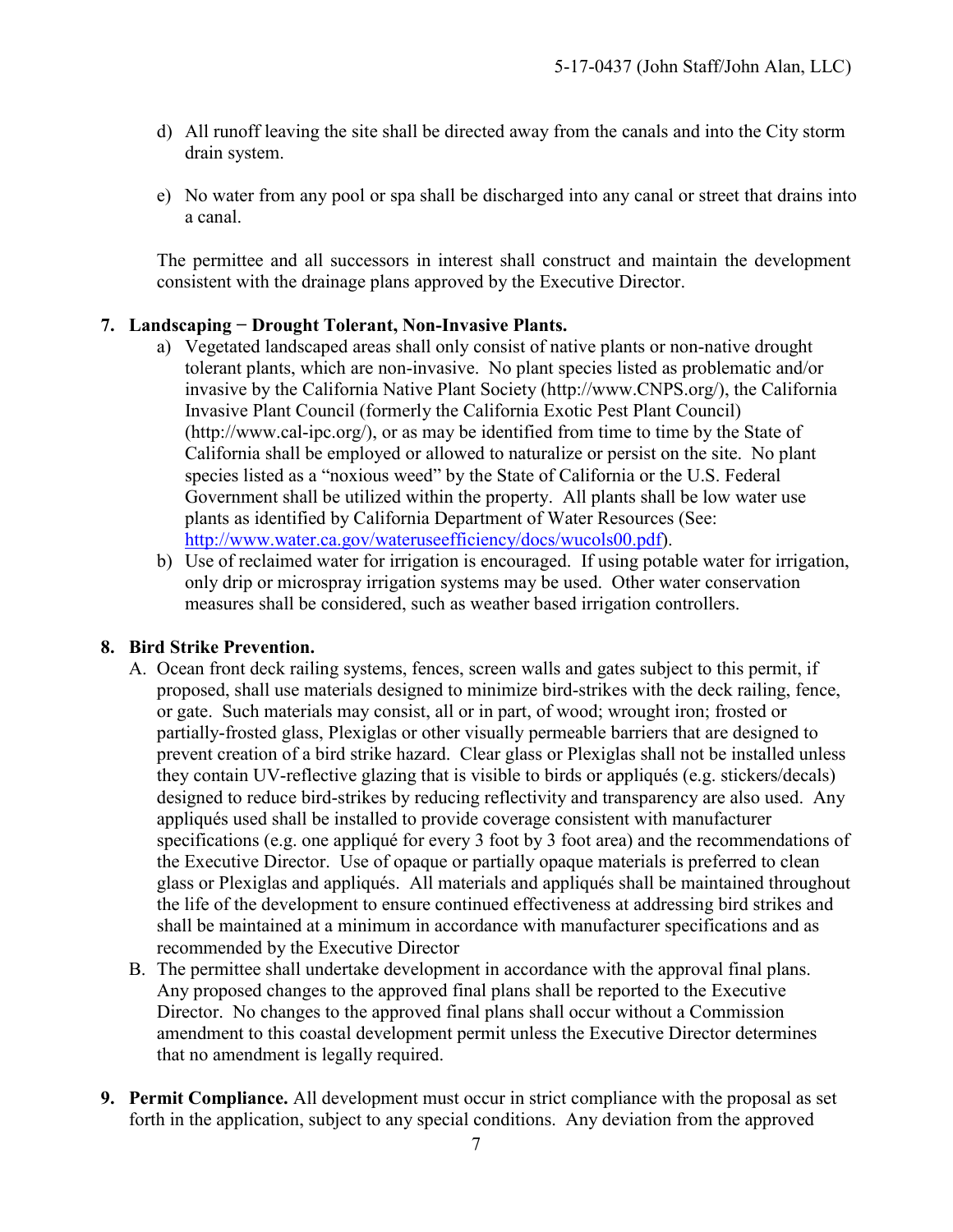plans must be submitted for review by the Executive Director to determine whether an amendment to this coastal development permit is required.

**10. Deed Restriction** PRIOR TO ISSUANCE OF THE COASTAL DEVELOPMENT PERMIT, the applicant(s) shall submit to the Executive Director for review and approval documentation demonstrating that the landowner(s) have executed and recorded against the parcel(s) governed by this permit a deed restriction, in a form and content acceptable to the Executive Director: (1) indicating that, pursuant to this permit, the California Coastal Commission has authorized development on the subject property, subject to terms and conditions that restrict the use and enjoyment of that property; and (2) imposing the Special Conditions of this permit as covenants, conditions and restrictions on the use and enjoyment of the Property. The deed restriction shall include a legal description of the entire parcel or parcels governed by this permit. The deed restriction shall also indicate that, in the event of an extinguishment or termination of the deed restriction for any reason, the terms and conditions of this permit shall continue to restrict the use and enjoyment of the subject property so long as either this permit or the development it authorizes, or any part, modification, or amendment thereof, remains in existence on or with respect to the subject property.

## <span id="page-7-0"></span>**IV. FINDINGS AND DECLARATIONS**

## <span id="page-7-1"></span>**A. PROJECT DESCRIPTION**

The applicant proposes to demolish a one-story, 1,290 sq. ft. single-family residence, and construct an approximately 3,761 sq. ft., 30 ft. high three-story single-family residence with a 33.7-foot high, 95 sq. ft. roof access structure, an attached two-car garage and an additional on-site parking space, a 624 sq. ft. roof deck with 3 ft. high metal and glass guardrails, and hardscape improvements on a canal fronting lot (**[Exhibit 2](https://documents.coastal.ca.gov/reports/2017/7/W8a/W8a-7-2017-exhibits.pdf)**).

The subject site is a level 2,850 sq. ft. lot in the Venice Canals subarea of the City of Los Angeles, on the north bank of Linnie Canal (**[Exhibit 1](https://documents.coastal.ca.gov/reports/2017/7/W8a/W8a-7-2017-exhibits.pdf)**). The subject block is composed primarily of both old and new two and three-story single family residences of varying architectural styles, and with or without roof decks and roof access structures (**[Exhibit 1](https://documents.coastal.ca.gov/reports/2017/7/W8a/W8a-7-2017-exhibits.pdf)**). Many of the homes in the Venice canals are three-stories in height, and similar in size to the proposed project. Public sidewalks currently provide public access along all banks of the canals.

The height limits set forth in the certified Venice Land Use Plan (LUP) for the Venice Canals subarea are specific with regards to residences. Ten feet landward of the fronting canal property line, the maximum height of any structure shall not exceed 22 feet above the centerline of the rear alley. Beyond ten horizontal feet from the fronting canal property line, one foot in additional height is permitted for each two additional horizontal feet to a maximum height of 30 feet except for chimneys, ducts, and other accessory structures which are limited to 35 feet. Roof access structures are permitted to exceed the 30-foot height limit by up to ten feet, but must be smaller than 100 square feet in area and setback sixty feet from the canal. Roof deck railings shall not exceed 42 inches above the 30 foot height limit. Building height is measured from the elevation of the adjacent alley.

The proposed split level residence features a stepped-back and ascending design with two stories in the front facing the canal and three stories to the rear of the structure. The front height of the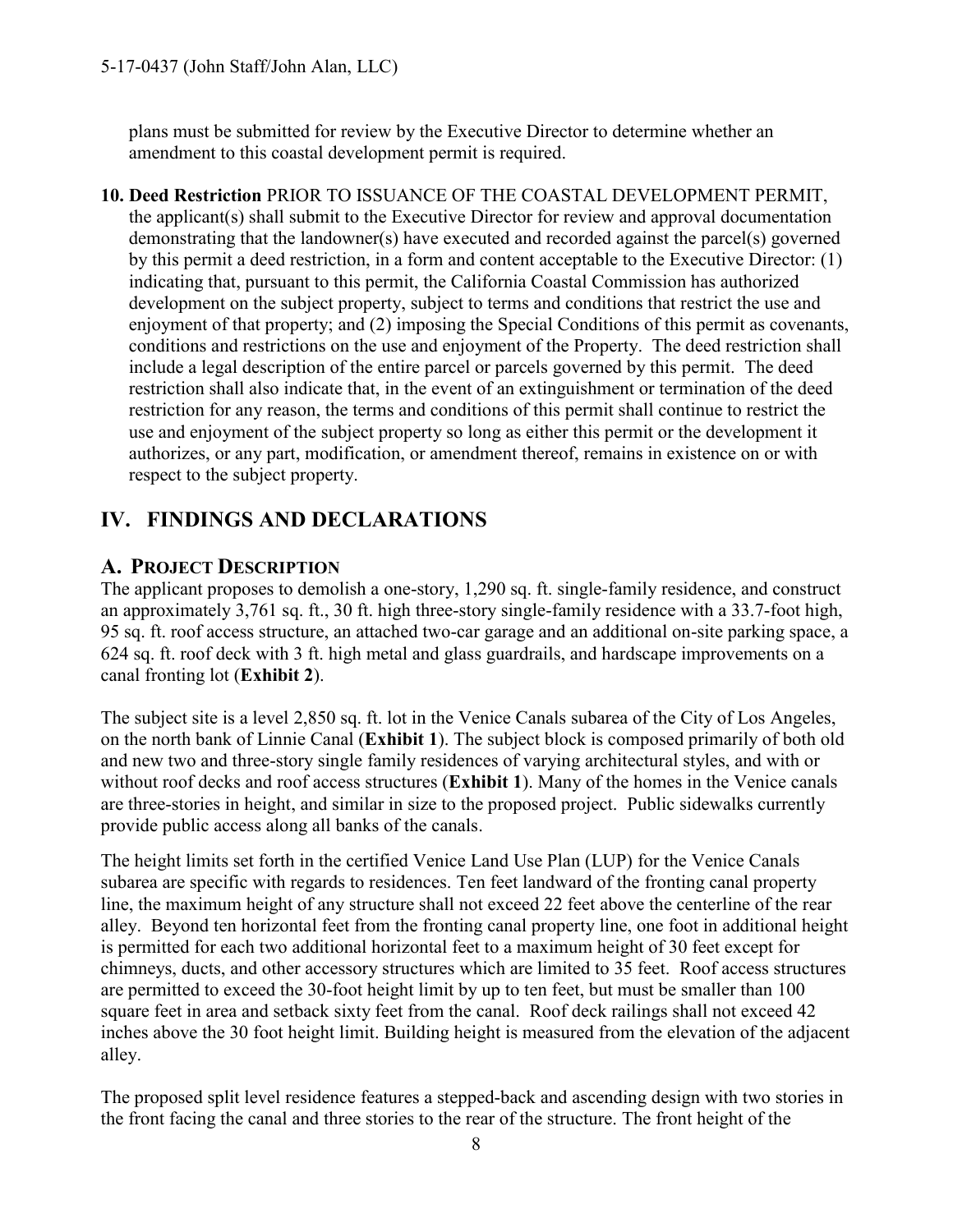residence, which is setback 15 ft. and fronting the canal, begins at a height of approximately 23.9 ft. then ascends to a general height of approximately 25.4 ft. (as measured from the centerline of the alley) before ascending again at the rear third story. The maximum height of proposed project will not exceed 30 ft. In addition, the proposed roof deck will be sited on the stepped back roof of the second floor fronting the canal and the roof deck railing will not exceed 42 inches in height. An approximately 95 sq. ft. roof access structure will be positioned in the center of the roof. The total height of the roof access structure, setback sixty feet from the waters of the canal, will not exceed 33.7 ft. Therefore, the proposed project meets the specific height requirements of the LUP. **Special Condition 2** reflects the requirements for height limits.

The proposed residence will provide a 15 ft. front yard setback and a 450 sq. ft. permeable yard area in conformance with the Commission certified Venice Land Use Plan (LUP) (see **Exhibit 2**), which requires that canal fronting homes maintain a permeable yard area between the canal and home, in this case, a minimum of 15 ft. from the canal side property line to the structure, and a minimum total of 450 sq. ft. of area, as represented in **Special Condition 3**.

In addition, due to limited on-street parking, the Venice Certified LUP requires single-family residences to provide three parking spaces, and three on-site parking spaces are provided for this project: two in the garage and one on the driveway apron, all accessed from the alley (Court D), as required by **Special Condition 4.** 

The project has obtained a Local Coastal Development Permit (CDP) issued by the City's Planning Department (Case No. DIR-2016-2328-CDP-MEL-SPP and the development conforms with the City's RW1-1-0 zoning (Low Medium I Residential), which allows one dwelling unit on a lot.

The existing structure has not been designated as historic on any local, state, or national register. The development will not affect the visual qualities of the existing home from the street or from the canal. The project has been designed to be consistent with the community character. The proposed development will not adversely impact coastal resources, public access, or public recreation opportunities, and is consistent with past Commission actions in the area and Chapter Three policies of the Coastal Act.

As previously mentioned, the proposed project site is located within the Venice canal system north of Washington Boulevard, which is hydrologically connected to Ballona Lagoon by the Grand Canal. There are two sets of tide gates: tide gates located under the Washington Street Bridge at Grand Canal, which connect to the Venice Canals, and tide gates located at the southern end of Ballona Lagoon. These tide gates limit the potential for flooding and regulate tidal flushing (with seawater) in the Ballona Lagoon, Grand Canal, and Venice Canals. Even though these tide gates afford protection of development from flooding hazards, development in such areas is not immune to hazards. Given that the applicant has chosen to implement the project on a waterfront lot despite potential risks from flooding and sea level rise, the applicant must assume the risks; therefore, the Commission imposes **Special Condition 5.**

In addition, because the project site fronts the canals and is in proximity to the water, the Commission imposes construction-related requirements and best management practices under **Special Condition 6** to ensure pollution of the canal is prevented**,** and to address water quality, imposes **Special Condition 7**. The applicant has indicated that stormwater runoff will be diverted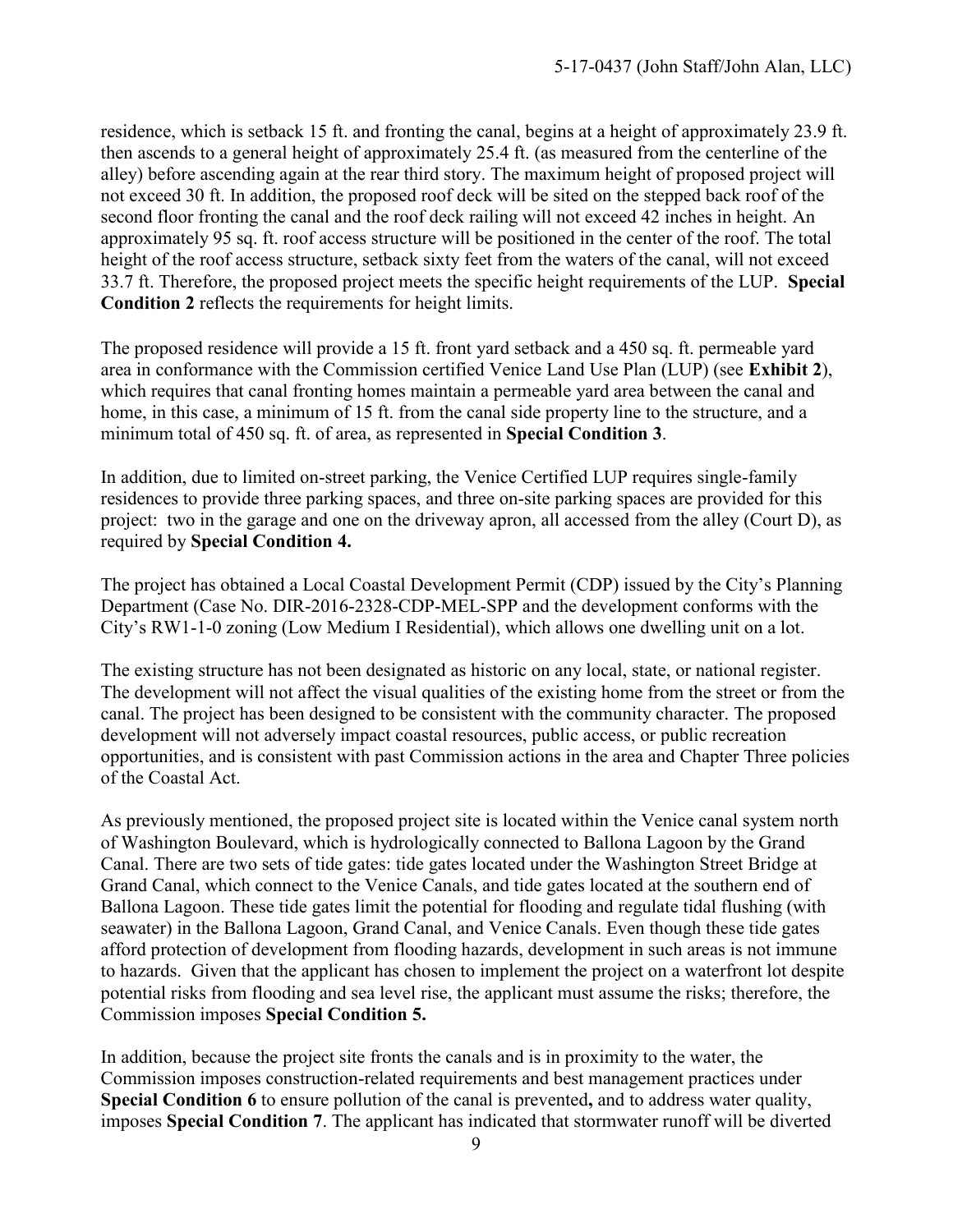into a raingarden planter box consisting of drought-tolerant, non-invasive plant species for percolation before being directed to the street drainage system, which will help minimize water runoff from the subject site. To ensure that this is implemented, **Special Condition 8** requires the applicant to utilize only drought tolerant, non-invasive plant species and water conservative irrigation systems for any new landscaping.

The proposed development includes new 3 ft. high glass railing on the sides of a portion of the roof deck. Glass railing systems, walls or wind screens are known to have adverse impacts upon a variety of bird species. Birds are known to strike these glass walls causing their death or stunning them, which exposes them to predation. To ensure bird strike prevention, **Special Condition 9** requires that the applicant to use a material for the glass railing that is designed to prevent creation of a bird strike hazard.

To ensure that any future changes are consistent with the policies of the Coastal Act, any deviation from the approved plans must be submitted for review by the Executive Director; therefore, the Commission imposes **Special Condition 10**. The Commission imposes **Special Condition 11** requiring the applicant to record a Deed Restriction acknowledging that, pursuant to this permit (CDP No. 5-17-0437), the California Coastal Commission has authorized development on the subject property, subject to terms and conditions that restrict the use and enjoyment of that property; and (2) imposing the Special Conditions of this permit as covenants, conditions and restrictions on the use and enjoyment of the Property.

## <span id="page-9-1"></span>**B. PUBLIC ACCESS**

The proposed development will not affect the public's ability to gain access to, and/or to use the coast and nearby recreational facilities. Therefore, as proposed, and conditioned, the development conforms to Sections 30210 through 30214, Sections 30220 through 30224, and 30252 of the Coastal Act.

## <span id="page-9-0"></span>**C. DEVELOPMENT**

As proposed, the development is located within an existing developed area and is compatible with the character and scale of the surrounding area. The project provides adequate parking based on the Commission's typically applied standards. Therefore, as proposed, the development conforms with Sections 30250, 30251, and 30252 of the Coastal Act.

## **D. HAZARDS**

Development adjacent to the ocean is inherently hazardous. To minimize the project's impact on shoreline processes, and to minimize risks to life and property, the development has been conditioned to: require an appropriate set-back from the water; require a drainage and runoff control plan to direct, treat, and minimize the flow of water offsite; and to require that the landowner and any successor-in-interest assume the risk of undertaking the development. As conditioned, the Commission finds that the development conforms to the requirements of Sections 30235 and 30253 of the Coastal Act regarding the siting of development in hazardous locations.

## <span id="page-9-2"></span>**E. WATER QUALITY**

The proposed development has a potential for a discharge of polluted runoff from the project site into coastal waters. The development, as proposed and as conditioned, incorporates design features